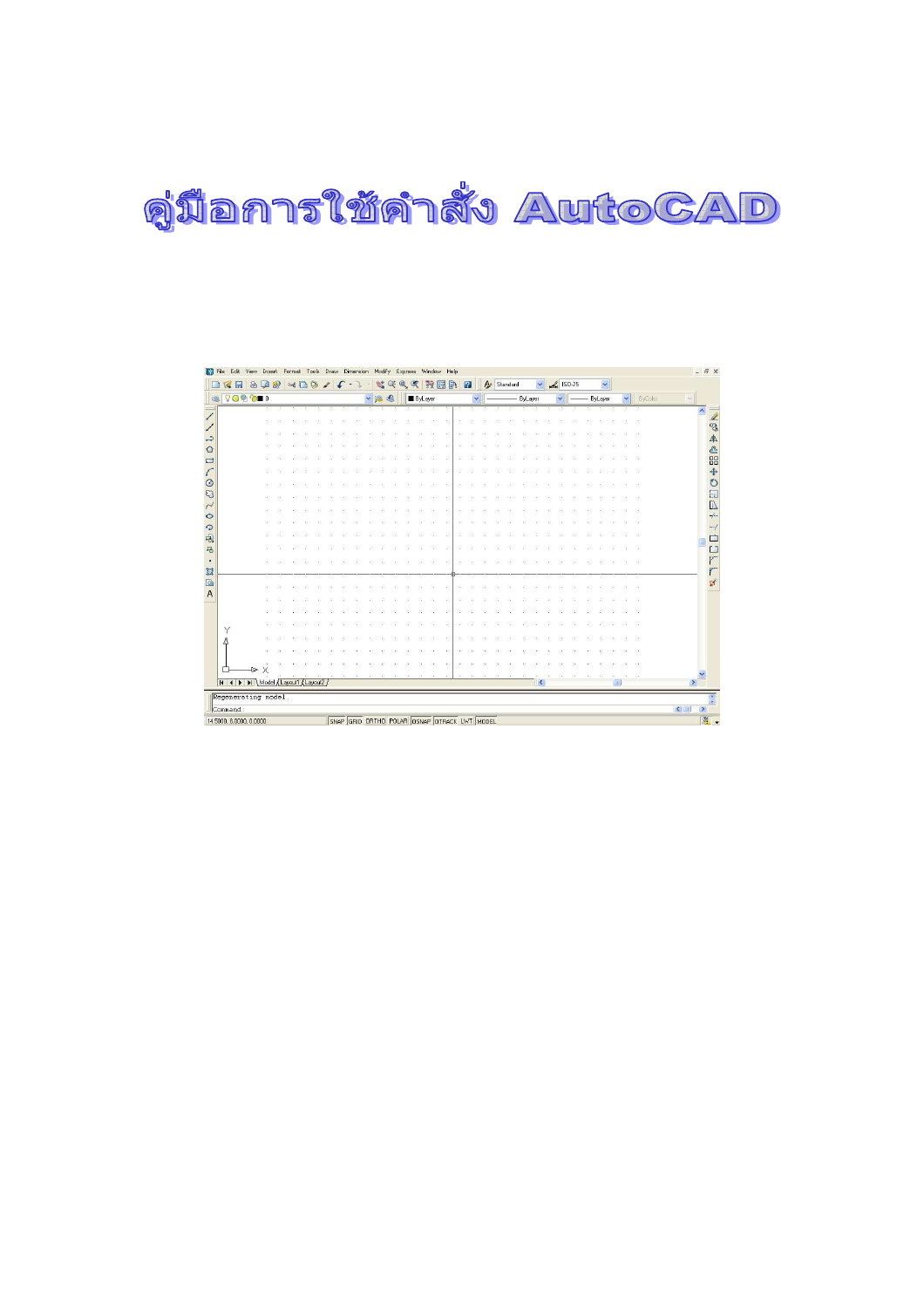

#### 1. เปิดโปรแกรม AutoCAD

| <b>FB</b> File<br>Edit        | View<br>Insert   |   | Format        | Tools   |   | Draw Dimension                               |     | Modify |   | Express        |                  | Window | Help |   |              |                    |          |           |        |                    |  |              |        |         | - 日 ×                                   |
|-------------------------------|------------------|---|---------------|---------|---|----------------------------------------------|-----|--------|---|----------------|------------------|--------|------|---|--------------|--------------------|----------|-----------|--------|--------------------|--|--------------|--------|---------|-----------------------------------------|
| 圆                             | ه ا<br>$\bullet$ | 要 | $\rightarrow$ | $\circ$ | v |                                              |     | 赋      | œ | $\mathfrak{A}$ |                  | 濲      | 間    | 卧 | $\sqrt{2}$   | $\bigtriangledown$ | Standard |           | $\vee$ | $\frac{2}{150-25}$ |  | $\checkmark$ |        |         |                                         |
| $QQ \otimes Q = 0$            |                  |   |               |         |   |                                              | vse |        |   |                | <b>B</b> ByLayer |        |      |   | $\checkmark$ |                    |          | - ByLayer |        | $\checkmark$       |  | ByLayer      | $\vee$ | ByColor | $\sim$                                  |
|                               |                  |   |               |         |   |                                              |     |        |   |                |                  |        |      |   |              |                    |          |           |        |                    |  |              |        |         | $\overline{\phantom{a}}$                |
|                               |                  |   |               |         |   |                                              |     |        |   |                |                  |        |      |   |              |                    |          |           |        |                    |  |              |        |         |                                         |
|                               |                  |   |               |         |   |                                              |     |        |   |                |                  |        |      |   |              |                    |          |           |        |                    |  |              |        |         |                                         |
|                               |                  |   |               |         |   |                                              |     |        |   |                |                  |        |      |   |              |                    |          |           |        |                    |  |              |        |         |                                         |
|                               |                  |   |               |         |   |                                              |     |        |   |                |                  |        |      |   |              |                    |          |           |        |                    |  |              |        |         |                                         |
|                               |                  |   |               |         |   |                                              |     |        |   |                |                  |        |      |   |              |                    |          |           |        |                    |  |              |        |         |                                         |
|                               |                  |   |               |         |   |                                              |     |        |   |                |                  |        |      |   |              |                    |          |           |        |                    |  |              |        |         |                                         |
|                               |                  |   |               |         |   |                                              |     |        |   |                |                  |        |      |   |              |                    |          |           |        |                    |  |              |        |         |                                         |
|                               |                  |   |               |         |   |                                              |     |        |   |                |                  |        |      |   |              |                    |          |           |        |                    |  |              |        |         |                                         |
|                               |                  |   |               |         |   |                                              |     |        |   |                |                  |        |      |   |              |                    |          |           |        |                    |  |              |        |         |                                         |
|                               |                  |   |               |         |   |                                              |     |        |   |                |                  |        |      |   |              |                    |          |           |        |                    |  |              |        |         |                                         |
|                               |                  |   |               |         |   |                                              |     |        |   |                |                  |        |      |   |              |                    |          |           |        |                    |  |              |        |         |                                         |
|                               |                  |   |               |         |   |                                              |     |        |   |                |                  |        |      |   |              |                    |          |           |        |                    |  |              |        |         |                                         |
|                               | 15               | × |               |         |   |                                              |     |        |   |                |                  |        |      |   |              |                    |          |           |        |                    |  |              |        |         |                                         |
|                               |                  |   |               |         |   |                                              |     |        |   |                |                  |        |      |   |              |                    |          |           |        |                    |  |              |        |         |                                         |
|                               |                  |   |               |         |   |                                              |     |        |   |                |                  |        |      |   |              |                    |          |           |        |                    |  |              |        |         |                                         |
|                               |                  |   |               |         |   |                                              |     |        |   |                |                  |        |      |   |              |                    |          |           |        |                    |  |              |        |         |                                         |
|                               |                  |   |               |         |   |                                              |     |        |   |                |                  |        |      |   |              |                    |          |           |        |                    |  |              |        |         |                                         |
|                               |                  |   |               |         |   |                                              |     |        |   |                |                  |        |      |   |              |                    |          |           |        |                    |  |              |        |         |                                         |
| Y                             |                  |   |               |         |   |                                              |     |        |   |                |                  |        |      |   |              |                    |          |           |        |                    |  |              |        |         |                                         |
|                               |                  |   |               |         |   |                                              |     |        |   |                |                  |        |      |   |              |                    |          |           |        |                    |  |              |        |         |                                         |
|                               |                  |   |               |         |   |                                              |     |        |   |                |                  |        |      |   |              |                    |          |           |        |                    |  |              |        |         |                                         |
|                               | $\times$         |   |               |         |   |                                              |     |        |   |                |                  |        |      |   |              |                    |          |           |        |                    |  |              |        |         | M                                       |
| H 4 > > Model Layout1 Layout2 |                  |   |               |         |   |                                              |     |        |   |                |                  |        |      |   |              |                    |          |           | K      |                    |  |              |        |         |                                         |
| Regenerating model.           |                  |   |               |         |   |                                              |     |        |   |                |                  |        |      |   |              |                    |          |           |        |                    |  |              |        |         |                                         |
| Command:                      |                  |   |               |         |   |                                              |     |        |   |                |                  |        |      |   |              |                    |          |           |        |                    |  |              |        |         | $\left  \right\rangle$<br>$\rightarrow$ |
| 14.5000, 8.0000, 0.0000       |                  |   |               |         |   | SNAP GRID ORTHO POLAR OSNAP OTRACK LWT MODEL |     |        |   |                |                  |        |      |   |              |                    |          |           |        |                    |  |              |        |         |                                         |

### 2. กำหนดการตั้งค่ากระดาษ (LIMITS)

พื่อตั้งขอบเขตกระคาษพร้อมที่จะเริ่มเขียนแบบ

ี<br>ลำดับดับขั้นการการใช้คำสั่ง

-

Command: limits (Enter) Specify lower left corner or [ON/OFF] <0.0000,0.0000>: 0,0 (Enter) Specify upper right corner <420.000,297.0000>: 29.7,21.0 (Enter) Command:

#### แบบตัวอย่าง

```
Command: limits<br>Reset Model space limits:<br>Specify lower left corner or [ON/OFF] <0.0000,0.0000>:<br>Specify upper right corner <420.0000,297.0000>: 29.7,21
Command:
```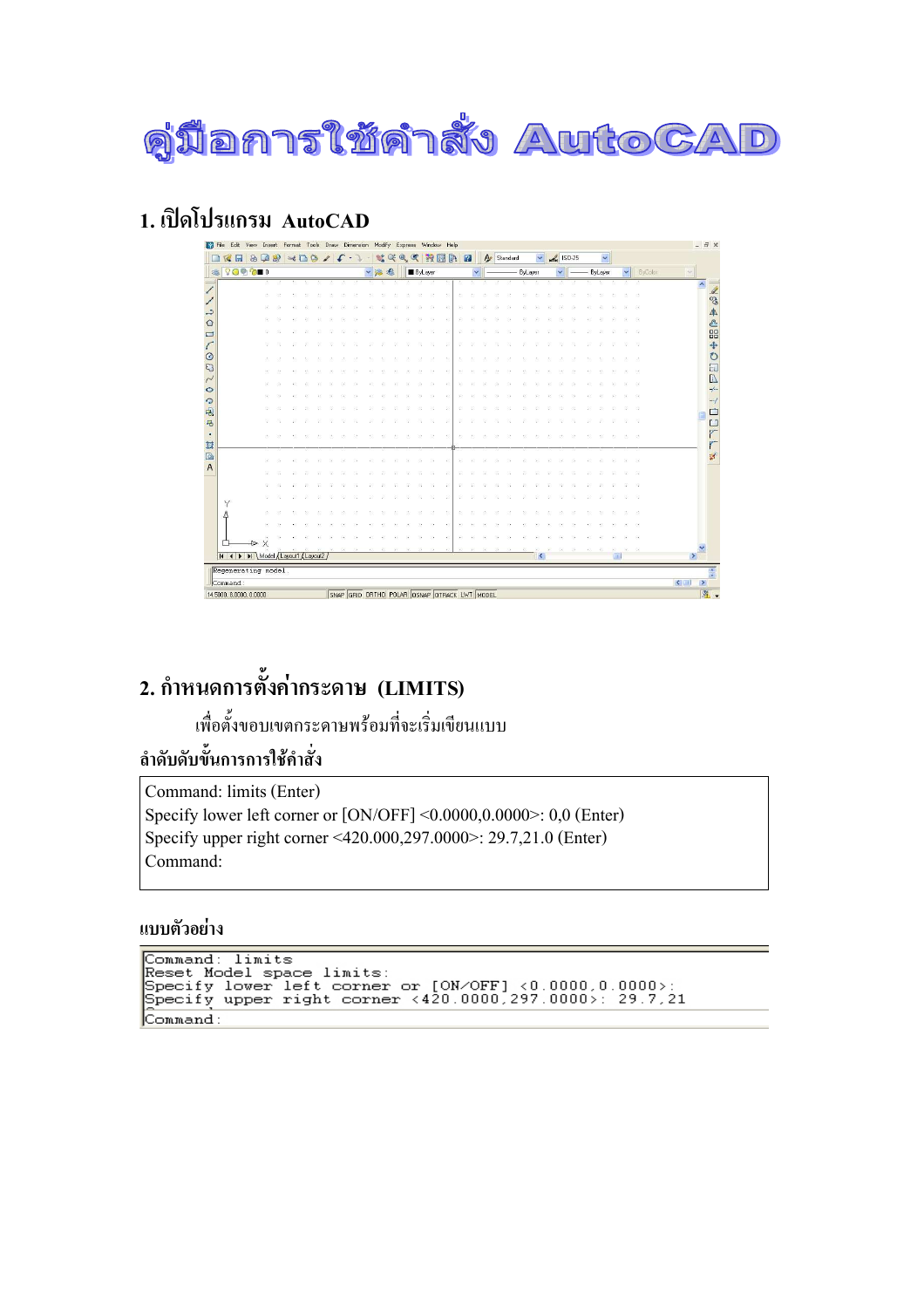## **3. กำหนดการตั้ง Grid** ี<br>ลำดับดับขั้นการการใช้คำสั่ง

Command: grid (Enter) Specify grid spacing(X) or [ON/OFF/Snap/Aspect] <1.0000>: 1 (Enter) Command: z [All/Center/Dynamic/Extents/Previous/Scale/Window] <real time>: a (Enter) Command:

#### แบบตัวอย่าง

```
Command: grid<br>Specify grid spacing(X) or [ON/OFF/Snap/Aspect] <1.0000>: 1<br>Grid too dense to display
Grid too dense to display
Command:
```
#### **4. กำหนดการตั้ง Snap** ่ ลำดับดับขั้นการการใช้คำสั่ง

```
Command: snap (Enter)
[ON/OFF/Aspect/Rotate/Style/Type] <10.0000>: 0.5 (Enter) 
Command:
```
#### แบบตัวอย่าง

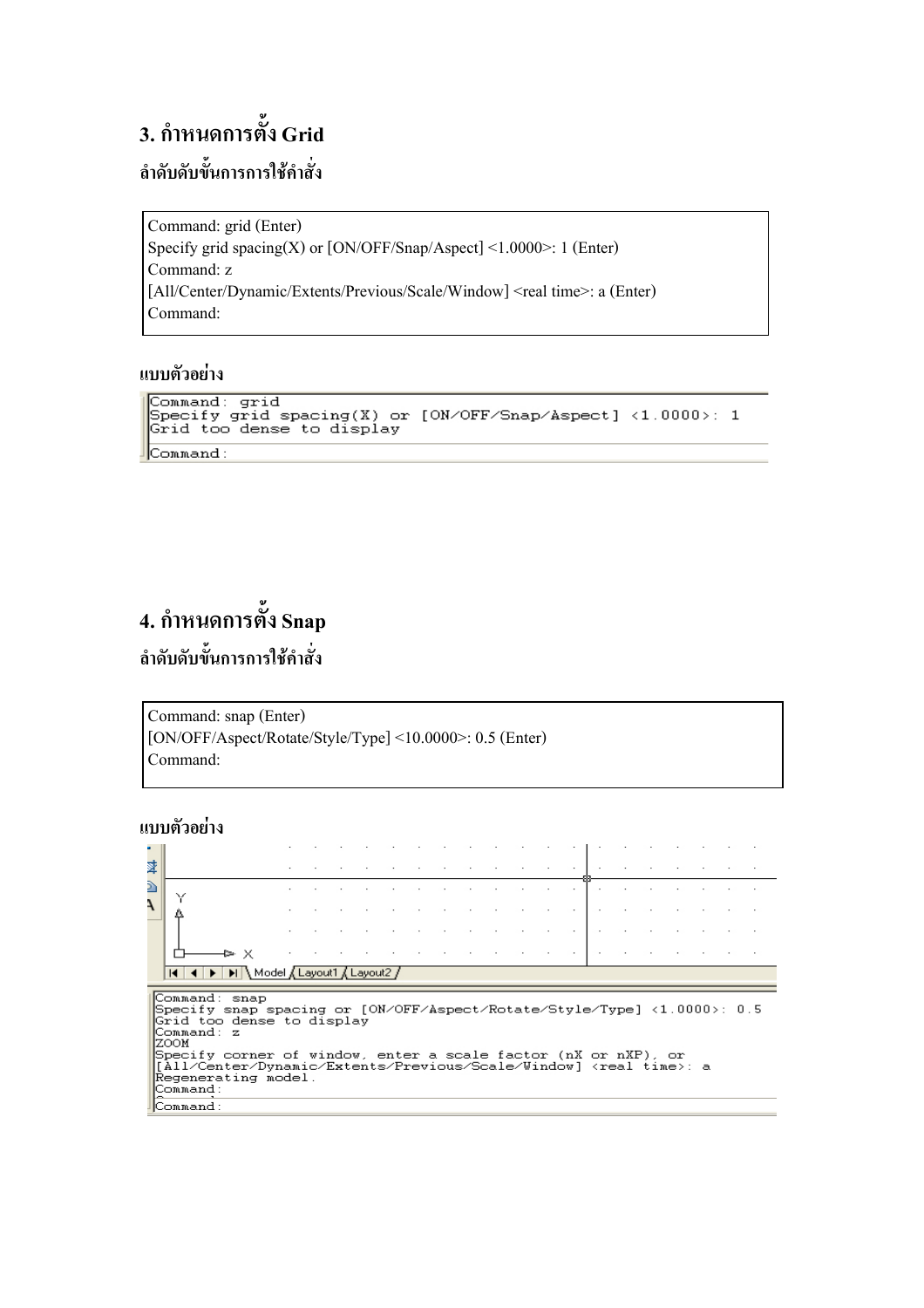## 5. กำหนดการตั้ง LAYER

เป็นการตั้งค่าการทำงานเป็นชั้น ๆ

Command: layer (Enter)

| Command: |
|----------|
|----------|

| Show all layers<br>Apply to layers toolbar.<br>Show details<br><b>Current</b><br>Current Layer: ประตู-หน้าต่าง<br>State Manager<br>Save state<br>Name<br>On<br>Color<br>Freez<br>Linetype<br>Lineweight<br>Plot Style<br>Ł.<br>T<br><b>of a</b> a a a a<br>■ White<br>Continuous<br>Default<br>Color 7<br>ń<br>White<br>Default<br>Continuous<br>Color<br>White<br>Default<br>Continuous<br>罕<br>Color 7<br>න්ගරයෙ<br>q,<br>Continuous<br>Default<br><b>Red</b><br>Color 1<br>T.<br>Yellow<br>Color 2<br>Continuous<br>- Default<br>93<br>สัญญลักษณ์<br>Continuous<br>Green<br>Default<br>Color 3<br>ประตู หน้าต่าง<br>$\tau_{\rm F}$<br>Red<br>Continuous<br>Default<br>Color 1 | Named layer filters |                    | Invert filter. |  | New | Delete |   |
|----------------------------------------------------------------------------------------------------------------------------------------------------------------------------------------------------------------------------------------------------------------------------------------------------------------------------------------------------------------------------------------------------------------------------------------------------------------------------------------------------------------------------------------------------------------------------------------------------------------------------------------------------------------------------------|---------------------|--------------------|----------------|--|-----|--------|---|
|                                                                                                                                                                                                                                                                                                                                                                                                                                                                                                                                                                                                                                                                                  |                     |                    |                |  |     |        |   |
|                                                                                                                                                                                                                                                                                                                                                                                                                                                                                                                                                                                                                                                                                  |                     |                    |                |  |     |        |   |
|                                                                                                                                                                                                                                                                                                                                                                                                                                                                                                                                                                                                                                                                                  |                     |                    |                |  |     |        | P |
|                                                                                                                                                                                                                                                                                                                                                                                                                                                                                                                                                                                                                                                                                  | 0                   |                    |                |  |     |        |   |
|                                                                                                                                                                                                                                                                                                                                                                                                                                                                                                                                                                                                                                                                                  | มมีนบอกขนาด         |                    |                |  |     |        |   |
|                                                                                                                                                                                                                                                                                                                                                                                                                                                                                                                                                                                                                                                                                  | เส้นร่าง            |                    |                |  |     |        |   |
|                                                                                                                                                                                                                                                                                                                                                                                                                                                                                                                                                                                                                                                                                  | rau                 |                    |                |  |     |        |   |
|                                                                                                                                                                                                                                                                                                                                                                                                                                                                                                                                                                                                                                                                                  | 81943               |                    |                |  |     |        |   |
|                                                                                                                                                                                                                                                                                                                                                                                                                                                                                                                                                                                                                                                                                  |                     |                    |                |  |     |        |   |
|                                                                                                                                                                                                                                                                                                                                                                                                                                                                                                                                                                                                                                                                                  |                     |                    |                |  |     |        |   |
|                                                                                                                                                                                                                                                                                                                                                                                                                                                                                                                                                                                                                                                                                  |                     |                    |                |  |     |        |   |
|                                                                                                                                                                                                                                                                                                                                                                                                                                                                                                                                                                                                                                                                                  |                     |                    |                |  |     |        |   |
|                                                                                                                                                                                                                                                                                                                                                                                                                                                                                                                                                                                                                                                                                  | 7 Total layers      | 7 Layers displayed |                |  |     |        |   |

#### 6. กำหนดการ OBJECT SNAP

เป็นการตั้งค่าตัวจับตำแหน่งวัสถุ

คลิกที่  $\overrightarrow{n}$ เลือกที่ Drafting Settings

#### Object Snap modes

- $\square$   $\nabla$  Endpoint
- $\triangle$  V Midpoint
- O V Center
- $\otimes$  Node
- $\Diamond$   $\forall$  Quadrant
- **B** Insertion
- **b** √ Perpendicular
- **て Tangent**
- $X \Box$  Nearest
- Apparent intersection

#### $\not\equiv$  Parallel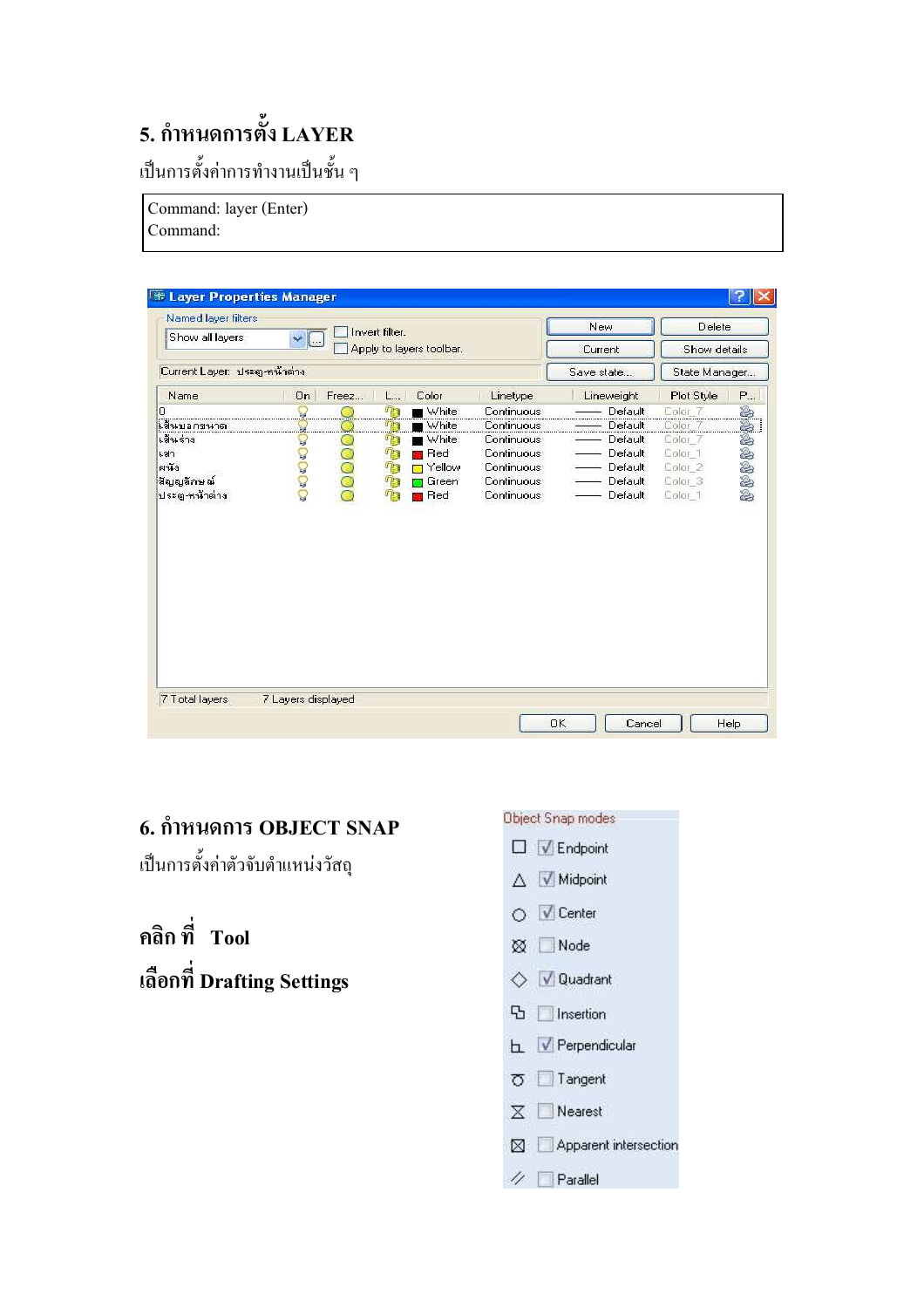7. ขั้นตอนการตั้งค่าเส้นบอกขนาด คลิก ที่ Dimension ไปที่ Dimension Style เลือกที่ Modily ขั้นตอนที่ 1

| Lines                        | Symbols and Arrows                                                                        | Text<br>Fit                 | Primary Units   Alternate Units   Tolerances           |
|------------------------------|-------------------------------------------------------------------------------------------|-----------------------------|--------------------------------------------------------|
| First:<br>Second:<br>Leader: | Arrowheads:<br><b>E</b> Closed filled<br><b>E</b> Closed filled<br><b>E</b> Closed filled | Y<br>Y                      | 14,11<br>9'91<br>S.<br>$\delta\rho$ .<br>♦             |
| 2.5                          | Arrow size:                                                                               | ขนาดหัวถูกศร<br>ให้เป็น 0.3 | Arc length symbol<br>Receding dimension text           |
| None<br>Mark                 | Center marks<br>Size:<br>$2.5^{\circ}$                                                    |                             | Above dimension text<br>O None<br>Radius dimension jog |
| O Line                       |                                                                                           |                             | 90<br>Jog angle:                                       |
|                              |                                                                                           |                             | <b>OK</b><br>Cancel<br>Help                            |

## ขั้นตอนที่ 2

| Lines<br>Text appearance | Text<br>Symbols and Arrows<br>Fit | Primary Units   Alternate Units   Tolerances |
|--------------------------|-----------------------------------|----------------------------------------------|
|                          | Standard                          | 14,11                                        |
| Text style:              |                                   | $\vee$ $\Box$                                |
| Text color:              | $\Box$ ByBlock                    | 9'91<br>Y<br>S                               |
| Fill color:              | □ None                            | Y<br>$\delta\!Q}$ .                          |
| Text height:             | 2.5                               | A.<br>$\mathbf{v}$                           |
| Fraction height scale:   |                                   | $\overline{\phantom{a}}$<br>٠                |
| Draw frame around text   |                                   | Text alignment                               |
| Text placement           |                                   | ขนาดตัวหนังสือ                               |
| Vertical:                | <b>Above</b>                      | ให้เป็น 0.3<br>×                             |
| Horizontal:              | Centered                          | All Altrea with all responsibilities<br>Y    |
| Offset from dim line:    | 0.625                             | ISO standard<br>۸<br>v                       |
|                          |                                   |                                              |
|                          |                                   | OK<br>Cancel<br>Help                         |
| ระยะห่างของตัวเลข        |                                   |                                              |
| ให้เป็น 0.3              |                                   |                                              |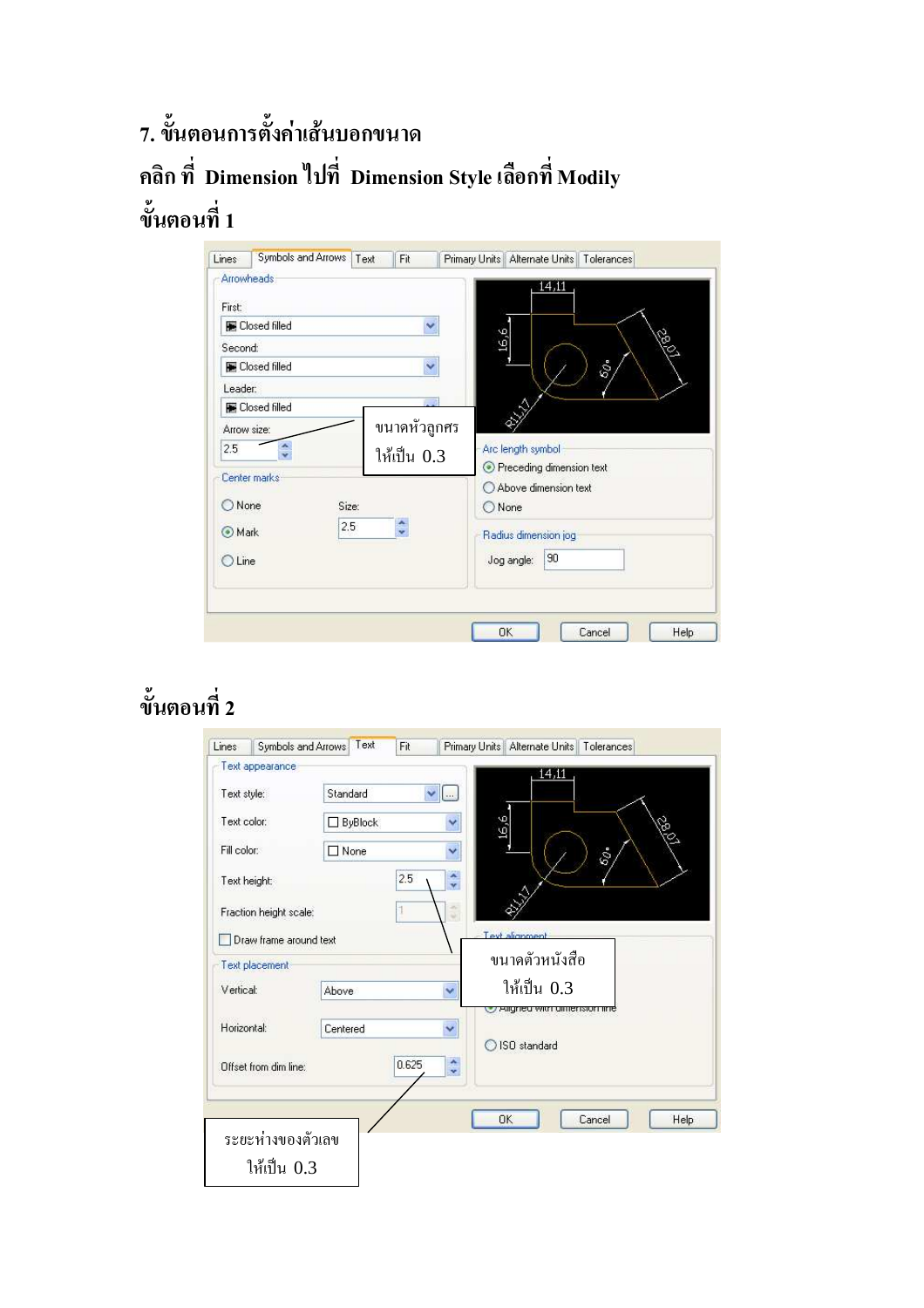## ขั้นตอนที่ 3

|                                   | Decimal    |                                       | $-14.11$                                     |
|-----------------------------------|------------|---------------------------------------|----------------------------------------------|
| Unit format:                      |            | Y                                     |                                              |
| Precision                         | 0.00       | Y                                     |                                              |
| Fraction format:                  | Horizontal | 16.60                                 |                                              |
| Decimal separator:                | (Period)   | Ÿ                                     | Ŝ                                            |
| Round off:                        |            | ×<br>$\mathbf{v}$                     |                                              |
| Pn                                |            |                                       |                                              |
| เปลี่ยนเป็นจุด                    |            | Angular dimensions                    |                                              |
|                                   |            |                                       |                                              |
| Measurement scale                 |            | Units format:                         |                                              |
| Scale factor:                     |            | ×                                     | Decimal Degrees                              |
|                                   |            | v<br><b>Precision</b>                 | O                                            |
| Apply to layout dimensions only   |            |                                       |                                              |
| Su<br>Zero suppression<br>Leading | 0 feet     | ปรับให้เป็นทศนิยม<br>ression<br>caama |                                              |
| Trailing                          | 0 inches   | Trailing                              | $\ddot{\phantom{0}}$<br>$\ddot{\phantom{0}}$ |

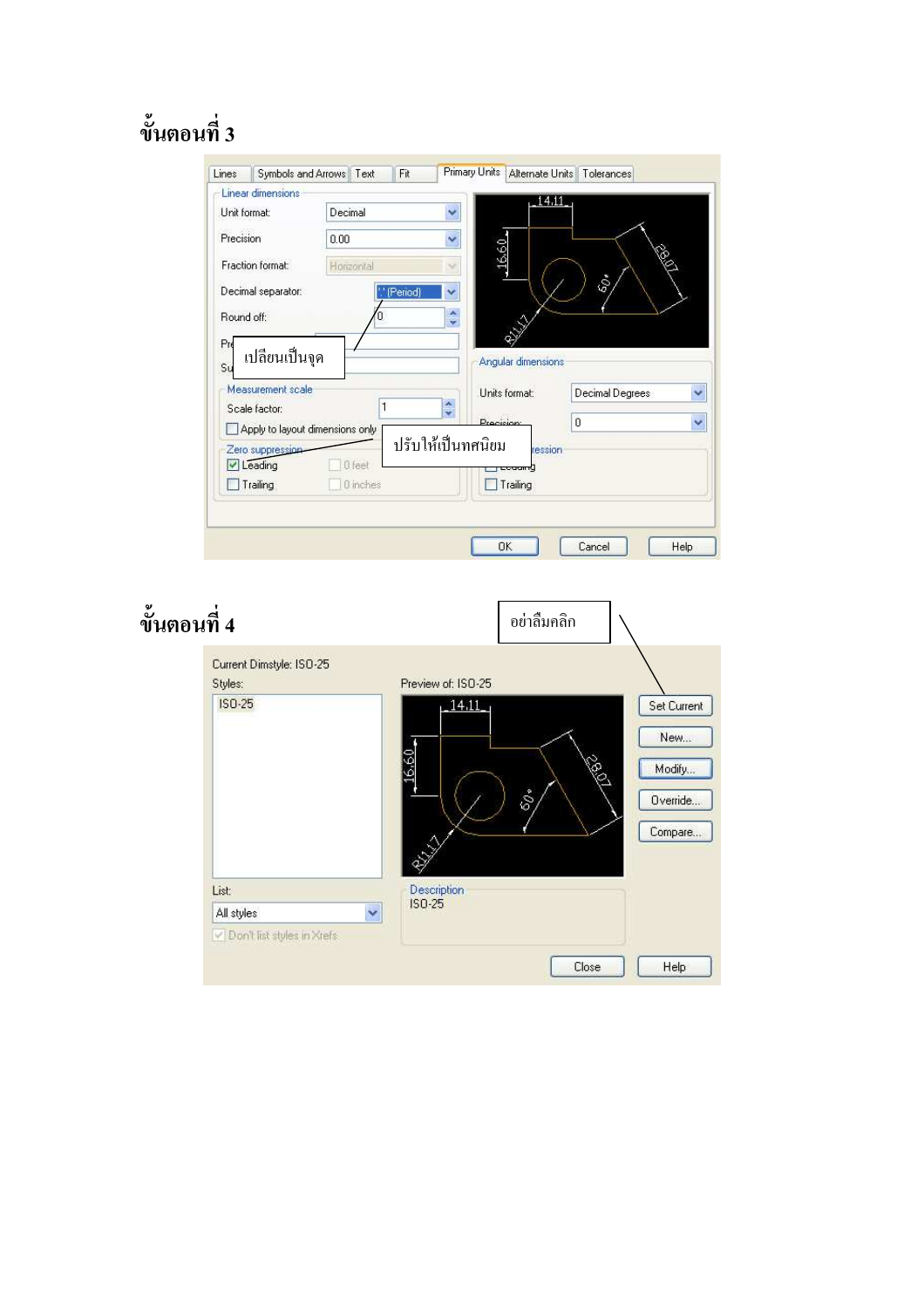## 8. ขั้นตอนการใช้ชุดคำสั่ง

## $8.1$  ชุดคำสั่ง Draw

|                         | ไอคอน | ชื่อคำสั่ง                             | คำสั่งย่อ         | หน้าที่                   | ขั้นตอนการใช้คำสั่ง |
|-------------------------|-------|----------------------------------------|-------------------|---------------------------|---------------------|
| 1                       |       | LINE                                   | L                 | สร้างเส้นอิสระ            |                     |
| $\overline{2}$          |       | CONSTR<br><b>UCTIONL</b><br><b>INE</b> | XL                | สร้างเส้นโครงร่าง         |                     |
| 3                       |       | <b>POLYLIN</b><br>Е                    | PL                | สร้างเส้นต่อเนื่อง        |                     |
| 4                       |       | POLYGO<br>N                            | POL               | สร้างรูปหลาย<br>เหลี่ยม   |                     |
| 5                       |       | <b>RECTEN</b><br>GLE                   | <b>REC</b>        | สร้างรูปสี่เหลี่ยม<br>ใดๆ |                     |
| $6\phantom{1}$          |       | <b>ARC</b>                             | $\mathbf{A}$      | สร้างเส้นโค้ง             |                     |
| $\overline{\mathbf{7}}$ | к     | CRICLE                                 | $\mathcal{C}$     | สร้างเส้นวงกลม            |                     |
| 8                       |       | <b>REVISIO</b><br>N CLOUD              |                   | สร้างเส้นโค้ง<br>อิสระ    |                     |
| 9                       |       | <b>SPLINE</b>                          | <b>SPL</b>        | สร้างเส้นดัดโค้ง          |                     |
| 10                      |       | <b>ELLIPSE</b>                         | $\mathop{\rm EL}$ | สร้างเส้นวงรี             |                     |
| 11                      |       | <b>ELLIPSE</b><br>ARC                  |                   | สร้างเส้นวงรีแบบ<br>โค้ง  |                     |
| 12                      |       | <b>HATCH</b>                           | H                 | ใส่ลวดลาย                 |                     |
| 13                      |       | <b>TEXT</b>                            | $\mathbf T$       | ใส่ตัวหนังสือ             |                     |
| 14                      |       | <b>BLOCK</b>                           | B                 | สร้างต้นแบบ               |                     |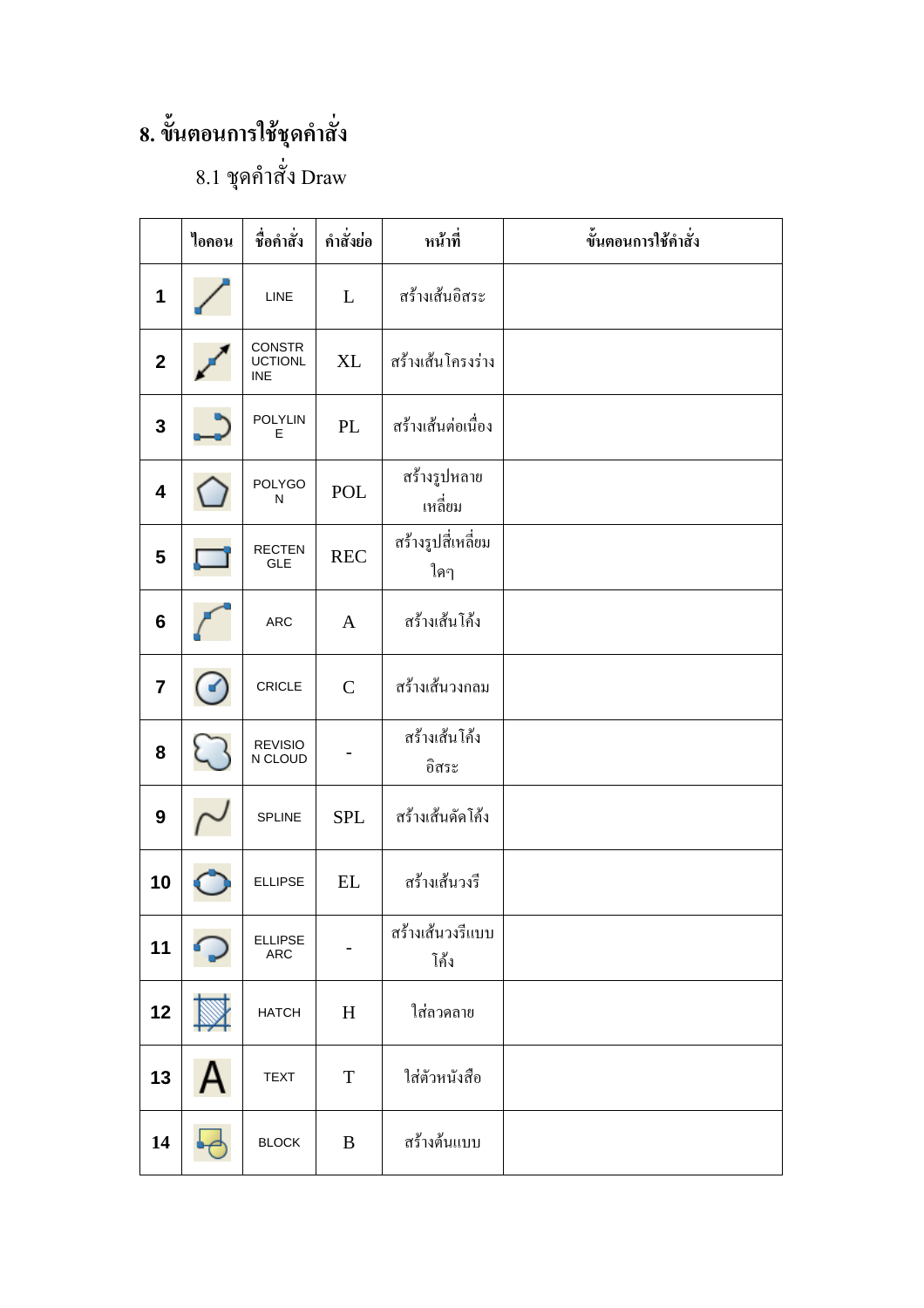$8.2$  ชุดคำสั่ง Modify

|                         | ไอคอน                 | ชื่อคำสั่ง         | คำสั่งย่อ                  | หน้าที่                | ขั้นตอนการใช้คำสั่ง |
|-------------------------|-----------------------|--------------------|----------------------------|------------------------|---------------------|
| 1                       |                       | <b>ERASE</b>       | E                          | ลบวัสถุ                |                     |
| $\mathbf{2}$            | <b>O</b>              | COPY               | CP                         | คักลอกวัสถุ            |                     |
| $\mathbf{3}$            | Δ                     | <b>MIRROR</b>      | $\mathbf{M}\mathbf{I}$     | กลับวัสถุ              |                     |
| $\overline{\mathbf{4}}$ | $\hat{\mathbf{\Phi}}$ | <b>OFFSET</b>      | $\mathbf O$                | คัดลอกเส้น<br>คู่ขนาน  |                     |
| $\overline{\mathbf{5}}$ |                       | ARRAY              | AR                         | คักลอกวัสถุเป็น<br>ชุค |                     |
| $6\phantom{1}6$         |                       | MOVE               | $\mathbf M$                | เคลื่อนย้ายวัสถุ       |                     |
| $\overline{7}$          |                       | <b>ROTATE</b>      | RO                         | หมุนวัสถุ              |                     |
| 8                       |                       | <b>SCALE</b>       | <b>SC</b>                  | ปรับขนาดวัสถุ          |                     |
| $\boldsymbol{9}$        |                       | <b>STRETC</b><br>н | ${\bf S}$                  | ขีดวัสถุ               |                     |
| 10                      | T                     | TRIM               | <b>TR</b>                  | ตัดวัสถุ               |                     |
| 11                      |                       | <b>EXTEND</b>      | $\mathop{\rm EX}\nolimits$ | ต่อวัสถุ               |                     |
| 12                      |                       | CHAMFE<br>R        | $\rm CHA$                  | ลบมุมตัด               |                     |
| 13                      |                       | <b>FILLET</b>      | ${\bf F}$                  | ลบมุมโค้ง              |                     |
| 14                      |                       | <b>EXPLOD</b><br>E | <b>EXP</b>                 | แยกชิ้นวัสถุ           |                     |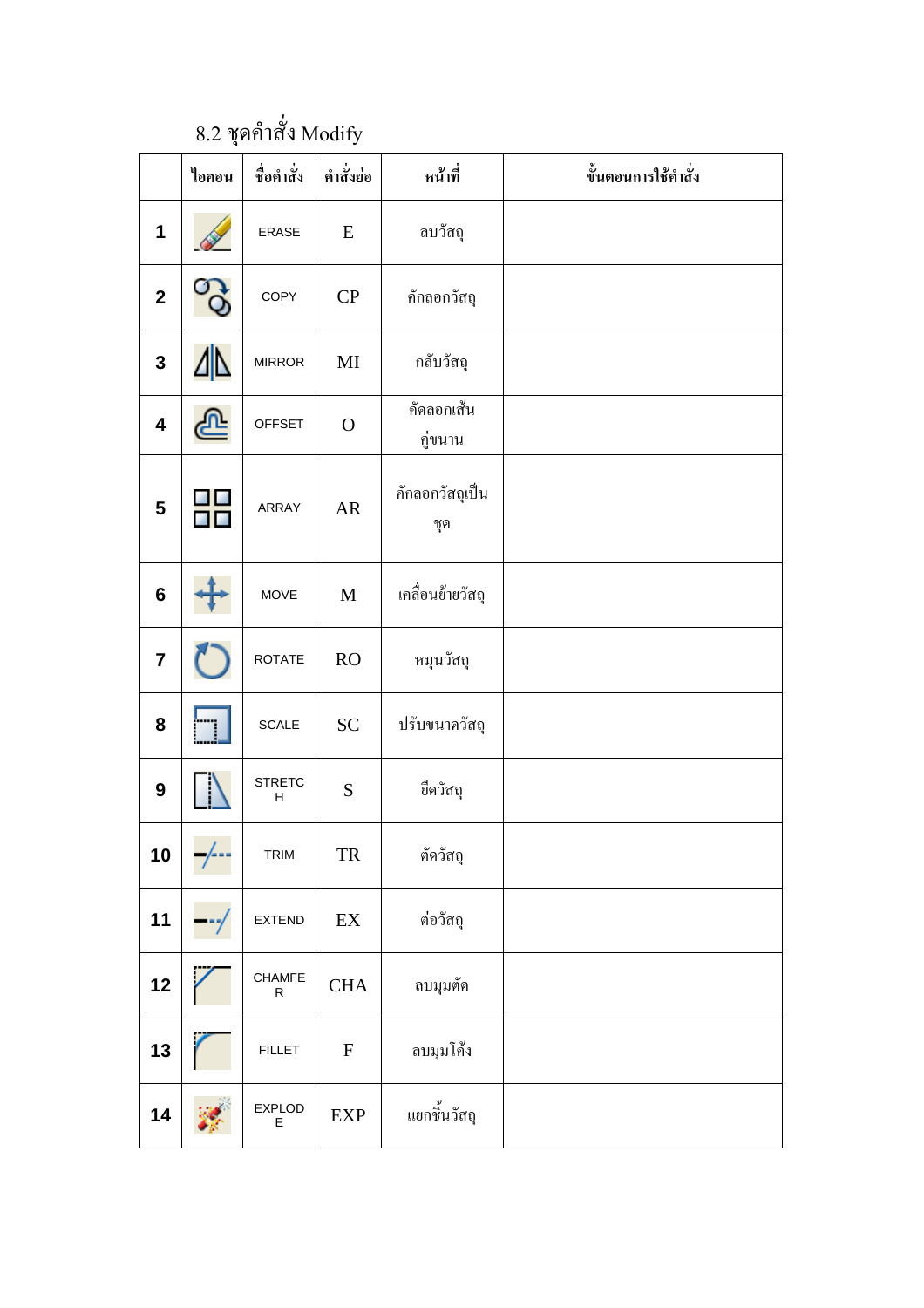

- ยกเลิกคำสั่งทั้งหมด Esc
- ยกเลิกการเขียนคำสั่งก่อนหน้านี้  $\mathbf{U}$
- คู่มือช่วยเหลือ  $F1$
- **ON-OFF GRID**  $F7$
- ON-OFF ORTHO (ช่วยในการสากเส้นในแนนแกน X แกน Y) **F8**
- ON-OFF SNAP (ช่วยในกระโดดของ SNAP) **F9**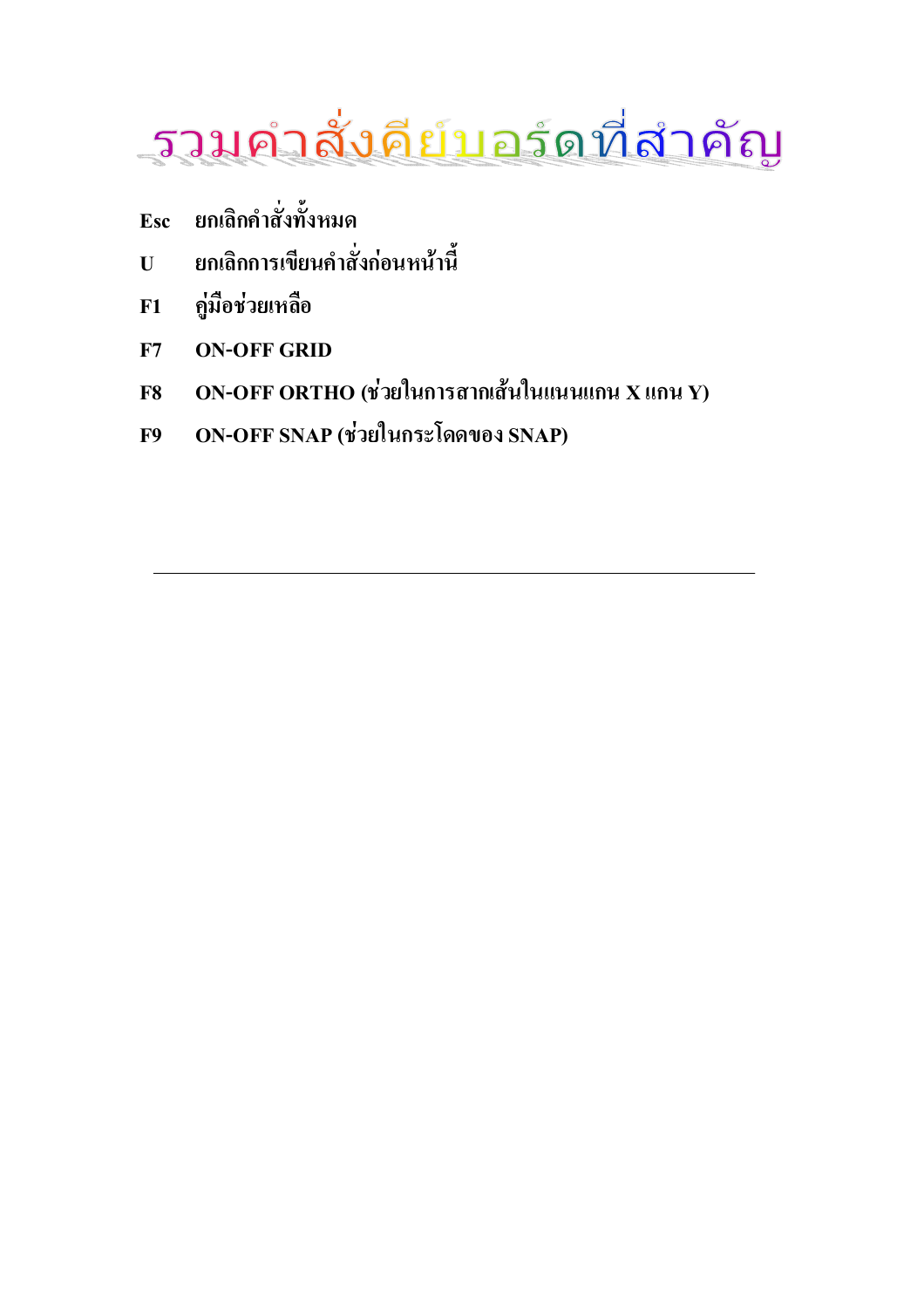## ใบงานทบทวน

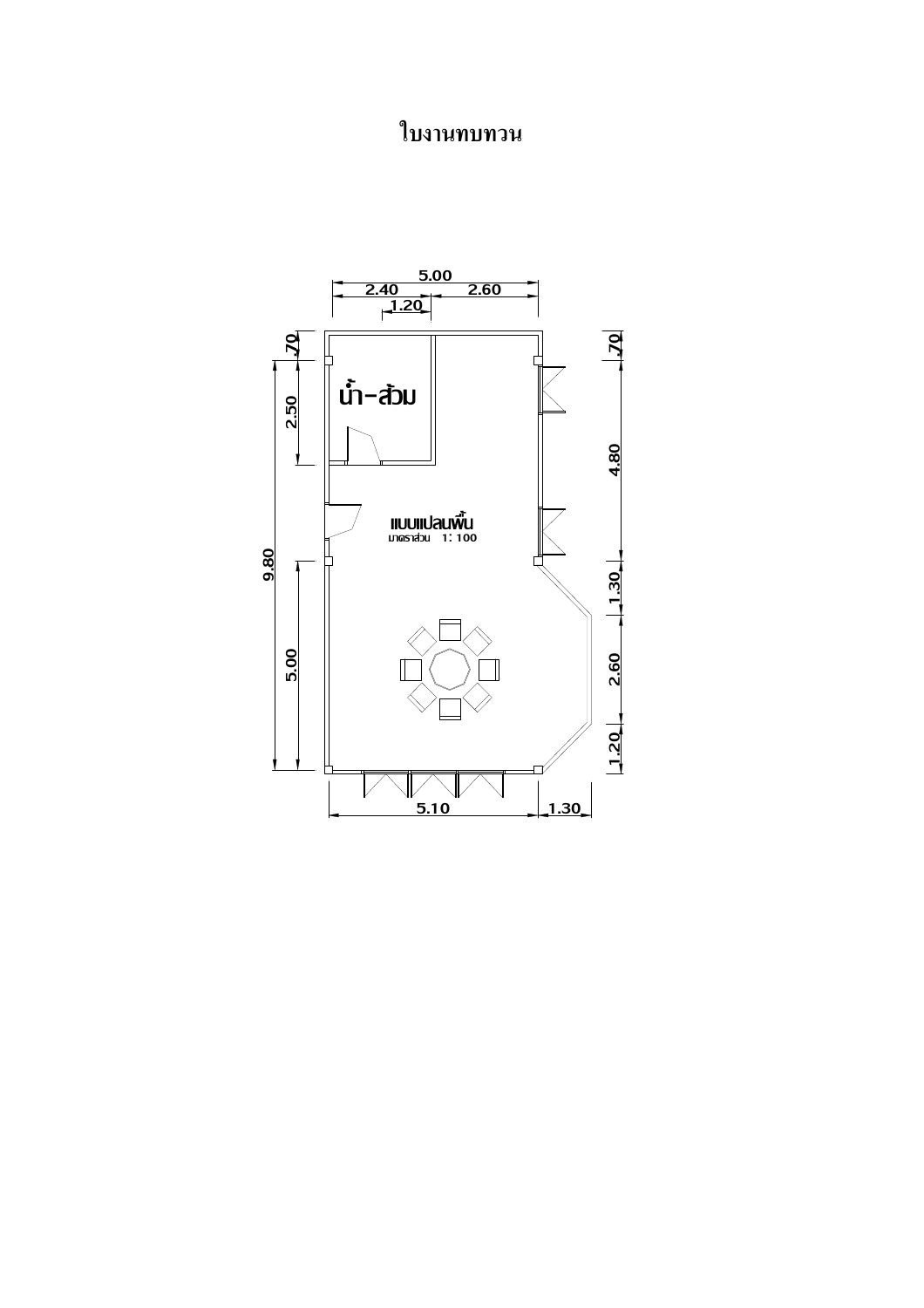# รวมคำสั่งสำหรับ AutoCAD ทั้งหมด

| คำสั่งย่อ  | ชื่อคำสั่ง         |
|------------|--------------------|
| 3A,        | *3DARRAY           |
| 3DO,       | *3DORBIT           |
| 3F,        | *3DFACE            |
| 3P,        | *3DPOLY            |
| А,         | *ARC               |
| AC,        | *BACTION           |
| ADC,       | *ADCENTER          |
| AA,        | *AREA              |
| AL,        | *ALIGN             |
| AP,        | *APPLOAD           |
| AR,        | *ARRAY             |
| -AR,       | *-ARRAY            |
| ATT,       | *ATTDEF            |
| -ATT,      | *-ATTDEF           |
| ATE,       | *ATTEDIT           |
| -ATE,      | *-ATTEDIT          |
| ATTE,      | *-ATTEDIT          |
| В,         | *BLOCK             |
| -В,        | *-BLOCK            |
| BC,        | *BCLOSE            |
| BE,        | *BEDIT             |
|            | *HATCH             |
| BH,<br>BO, |                    |
|            | *BOUNDARY          |
| -BO,       | *-BOUNDARY         |
| BR,        | *BREAK             |
| BS,        | *BSAVE             |
| C,         | *CIRCLE            |
| CH,        | *PROPERTIES        |
| -CH,       | *CHANGE            |
| CHA,       | *CHAMFER           |
| CHK,       | *CHECKSTANDARDS    |
| CLI,       | *COMMANDLINE       |
| COL,       | *COLOR             |
|            | COLOUR, *COLOR     |
| CO,        | *COPY              |
| CP,        | *COPY              |
| CT,        | *CTABLESTYLE       |
| D,         | *DIMSTYLE          |
| DAL,       | *DIMALIGNED        |
| DAN,       | *DIMANGULAR        |
| DAR,       | *DIMARC            |
| JOG,       | *DIMJOGGED         |
| DBA,       | *DIMBASELINE       |
| DBC,       | *DBCONNECT         |
| DC,        | *ADCENTER          |
| DCE,       | *DIMCENTER         |
|            | DCENTER, *ADCENTER |
| DCO,       | *DIMCONTINUE       |
| DDA,       | *DIMDISASSOCIATE   |
| DDI,       | *DIMDIAMETER       |
|            |                    |

| DED,  | *DIMEDIT         |
|-------|------------------|
| DI,   | *DIST            |
| DIV,  | *DIVIDE          |
| DJO,  | *DIMJOGGED       |
| DLI,  | *DIMLINEAR       |
| DO,   | *DONUT           |
| DOR,  | *DIMORDINATE     |
| DOV,  | *DIMOVERRIDE     |
| DR,   | *DRAWORDER       |
| DRA,  | *DIMRADIUS       |
| DRE,  | *DIMREASSOCIATE  |
| DRM,  | *DRAWINGRECOVERY |
| DS,   | *DSETTINGS       |
| DST,  | *DIMSTYLE        |
| DT,   | *TEXT            |
| DV,   | *DVIEW           |
| E,    | *ERASE           |
| ED,   | *DDEDIT          |
| EL,   | *ELLIPSE         |
| EX,   | *EXTEND          |
| EXIT, | *QUIT            |
| EXP,  | *EXPORT          |
| EXT,  | *EXTRUDE         |
| F,    | *FILLET          |
| FI,   | *FILTER          |
| G,    | *GROUP           |
| -G,   | *-GROUP          |
| GD,   | *GRADIENT        |
| GR,   | *DDGRIPS         |
| Η,    | *HATCH           |
| -H,   | *-HATCH          |
| HE,   | *HATCHEDIT       |
| HI,   | *HIDE            |
| I,    | *INSERT          |
| ٠١,   | *-INSERT         |
| IAD,  | *IMAGEADJUST     |
| IAT,  | *IMAGEATTACH     |
| ICL,  | *IMAGECLIP       |
| IM,   | *IMAGE           |
| -IM,  | *-IMAGE          |
| IMP,  | *IMPORT          |
| IN,   | *INTERSECT       |
| INF,  | *INTERFERE       |
|       | *INSERTOBJ       |
| IO,   |                  |
| J,    | *JOIN<br>*LINE   |
| L,    |                  |
| LA,   | *LAYER           |
| $-LA$ | *-LAYER          |
| LE,   | *QLEADER         |
| LEN,  | *LENGTHEN        |
| LI,   | *LIST            |

| LINEWEIGHT, *LWEIGHT                   |
|----------------------------------------|
| *-LAYOUT<br>LO,                        |
| *LIST<br>LS,                           |
| *LINETYPE<br>LT,                       |
| *-LINETYPE<br>-LT,                     |
|                                        |
| LTYPE, *LINETYPE<br>-LTYPE, *-LINETYPE |
| *LTSCALE<br>LTS,                       |
| <b>*LWEIGHT</b><br>LW,                 |
| *MOVE<br>М,                            |
| MA,<br>*MATCHPROP                      |
| *MEASURE<br>ME,                        |
| *MIRROR<br>MI,                         |
| *MLINE<br>ML,                          |
| *PROPERTIES<br>MO,                     |
| *MSPACE<br>MS,                         |
| MSM,<br>*MARKUP                        |
| MT,<br>*MTEXT                          |
| *MVIEW<br>MV,                          |
| *OFFSET<br>О,                          |
| *OPTIONS<br>OP,                        |
| ORBIT, *3DORBIT                        |
| *OSNAP<br>OS,                          |
| -OS,<br>*-OSNAP                        |
| *PAN<br>Ρ,                             |
| *-PAN<br>-P,                           |
| *PASTESPEC<br>PA,                      |
| PARAM, *BPARAMETER                     |
| PARTIALOPEN, *- PARTIALOPEN            |
| *PEDIT<br>PE,                          |
| *PLINE<br>PL,                          |
| *POINT<br>PO,                          |
| POL, *POLYGON                          |
| PR, *PROPERTIES                        |
| PRCLOSE, *PROPERTIESCLOSE              |
| *PROPERTIES<br>PROPS.                  |
| *PREVIEW<br>PRE,                       |
| *PLOT<br>PRINT,                        |
| *PSPACE<br>PS,                         |
| *PUBLISHTOWEB<br>PTW,                  |
| *PURGE<br>PU,                          |
| *-PURGE<br>-PU,                        |
| *QUICKCALC<br>QC,                      |
| *REDRAW<br>R,                          |
| *REDRAWALL<br>RA,                      |
| *REGEN<br>RE,                          |
| *REGENALL<br>REA,                      |
| *RECTANG<br>REC,                       |
| *REGION<br>REG,                        |
| REN,<br>*RENAME                        |
| *-RENAME<br>-REN,                      |
|                                        |